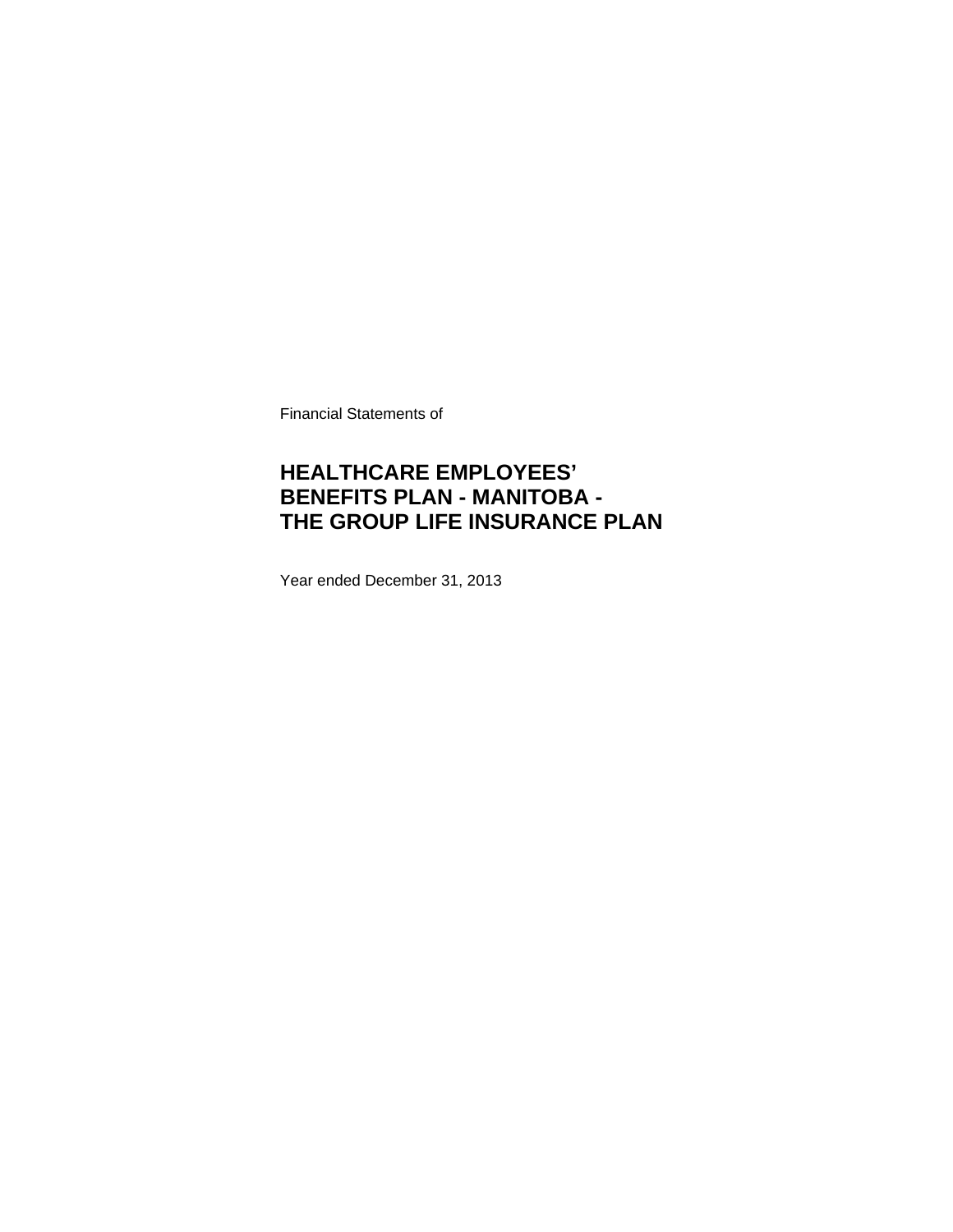

**KPMG LLP** Suite 2000 - One Lombard Place Winnipeg MB R3B 0X3 Canada

Telephone Fax Internet

(204) 957-1770 (204) 957-0808 www.kpmg.ca

### **INDEPENDENT AUDITORS' REPORT**

To the Board of Trustees of Healthcare Employees' Benefits Plan - Manitoba - The Group Life Insurance Plan

We have audited the accompanying financial statements of Healthcare Employees' Benefits Plan -Manitoba - The Group Life Insurance Plan, which comprise the statement of financial position as at December 31, 2013, the statements of changes in net assets available for benefits and changes in benefit obligations for the year then ended, and notes, comprising a summary of significant accounting policies and other explanatory information.

#### *Management's Responsibility for the Financial Statements*

Management is responsible for the preparation and fair presentation of these financial statements in accordance with Canadian accounting standards for pension plans, and for such internal control as management determines is necessary to enable the preparation of financial statements that are free from material misstatement, whether due to fraud or error.

#### *Auditors' Responsibility*

Our responsibility is to express an opinion on these financial statements based on our audit. We conducted our audit in accordance with Canadian generally accepted auditing standards. Those standards require that we comply with ethical requirements and plan and perform the audit to obtain reasonable assurance about whether the financial statements are free of material misstatement.

An audit involves performing procedures to obtain audit evidence about the amounts and disclosures in the financial statements. The procedures selected depend on our judgment, including the assessment of the risks of material misstatement of the financial statements, whether due to fraud or error. In making those risk assessments, we consider internal control relevant to the entity's preparation and fair presentation of the financial statements in order to design audit procedures that are appropriate in the circumstances, but not for the purpose of expressing an opinion on the effectiveness of the entity's internal control. An audit also includes evaluating the appropriateness of accounting policies used and the reasonableness of accounting estimates made by management, as well as evaluating the overall presentation of the financial statements.

We believe that the audit evidence we have obtained is sufficient and appropriate to provide a basis for our audit opinion.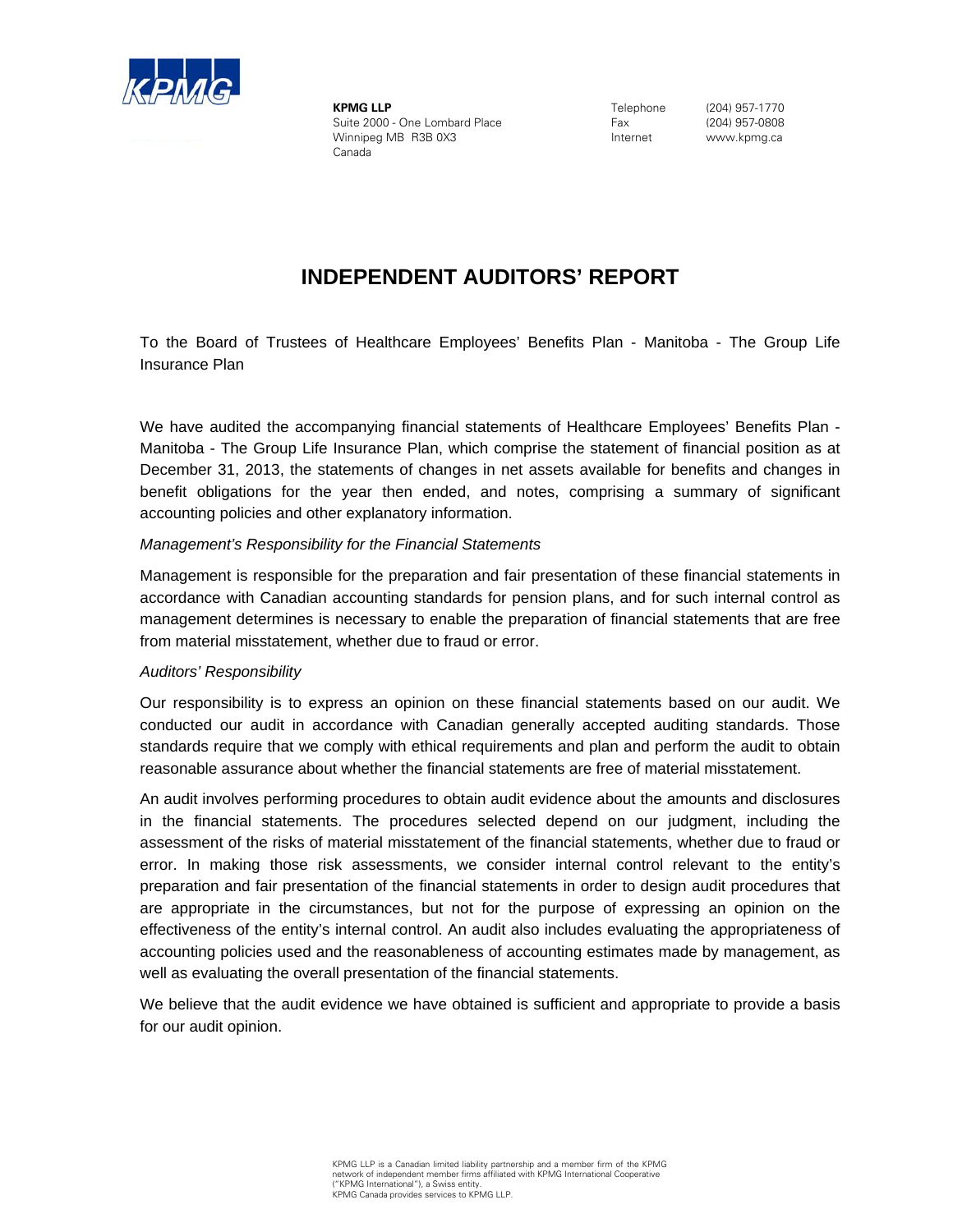

#### *Opinion*

In our opinion, the financial statements present fairly, in all material respects, the financial position of Healthcare Employees' Benefits Plan - Manitoba - The Group Life Insurance Plan as at December 31, 2013, and its changes in net assets available for benefits and changes in its benefit obligations for the year then ended in accordance with Canadian accounting standards for pension plans.

 $KPMG$  14P

Chartered Accountants

June 19, 2014 Winnipeg, Canada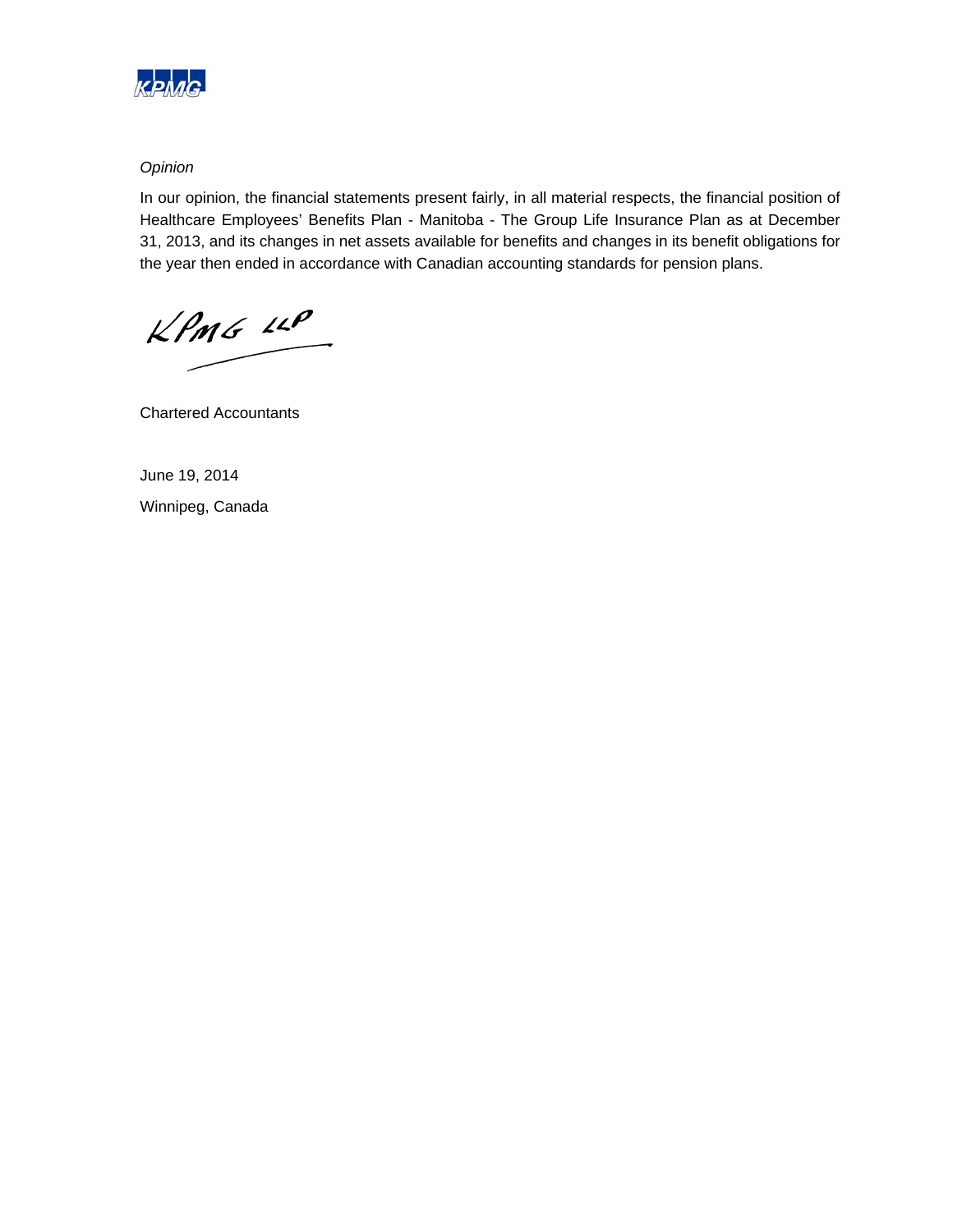**Statement of Financial Position** 

December 31, 2013, with comparative information for 2012

|                                                                         |    | <b>Active Plan</b> |    | Paid-up Plan |   | 2013<br>Total |    | 2012<br>Total |
|-------------------------------------------------------------------------|----|--------------------|----|--------------|---|---------------|----|---------------|
| Assets                                                                  |    |                    |    |              |   |               |    |               |
| Cash                                                                    | S  | 4,501,004          | \$ | 441,241      | S | 4,942,245     | \$ | 3,863,669     |
| <b>Premiums receivable</b>                                              |    | 833,504            |    |              |   | 833,504       |    | 742,084       |
| Investments, at fair value (note 3)                                     |    | 45,919,362         |    | 11,627,374   |   | 57,546,736    |    | 49,544,725    |
| <b>Prepaid expenses</b>                                                 |    | 6,288              |    |              |   | 6,288         |    | 6,446         |
| Due to (from) plans                                                     |    | 338,166            |    | (338, 166)   |   |               |    |               |
| Due from The Great-West Life<br><b>Assurance Company (note 4)</b>       |    | 2,569,981          |    |              |   | 2,569,981     |    | 3,311,216     |
| <b>Total assets</b>                                                     | S. | 54, 168, 305       | S. | 11,730,449   | S | 65,898,754    | S  | 57,468,140    |
| Liabilities                                                             |    |                    |    |              |   |               |    |               |
| Claims payable and accrued<br><b>liabilities</b>                        | S  | 2,441,174          | \$ | 120,407      | S | 2,561,581     | S  | 1,764,625     |
| Government remittances payable                                          |    | 107,542            |    | (186)        |   | 107,356       |    | 39,839        |
| Due to Healthcare Employees'<br>Pension Plan - Manitoba (note 13)       |    | 157,248            |    |              |   | 157,248       |    | 96,672        |
| <b>Total liabilities</b>                                                |    | 2,705,964          |    | 120,221      |   | 2,826,185     |    | 1,901,136     |
| Net assets available for benefits                                       |    | 51,462,341         |    | 11,610,228   |   | 63,072,569    |    | 55,567,004    |
| Actuarial value of benefit.<br>obligations (note 6):                    |    |                    |    |              |   |               |    |               |
| Future paid-up insurance                                                |    |                    |    | 9,453,000    |   | 9,453,000     |    | 9,395,000     |
| Disability life waiver                                                  |    | 18,047,000         |    |              |   | 18,047,000    |    | 15,827,000    |
|                                                                         |    | 18,047,000         |    | 9,453,000    |   | 27,500,000    |    | 25,222,000    |
| Commitment (note 14)                                                    |    |                    |    |              |   |               |    |               |
| Excess of net assets available for<br>benefits over benefit obligations |    |                    |    |              |   |               |    |               |
| (note 7)                                                                | s  | 33,415,341         | \$ | 2,157,228    | s | 35,572,569    | S  | 30.345.004    |

See accompanying notes to financial statements.

Approved by the Trustees: Nalas Areur Konair

Vice-Chair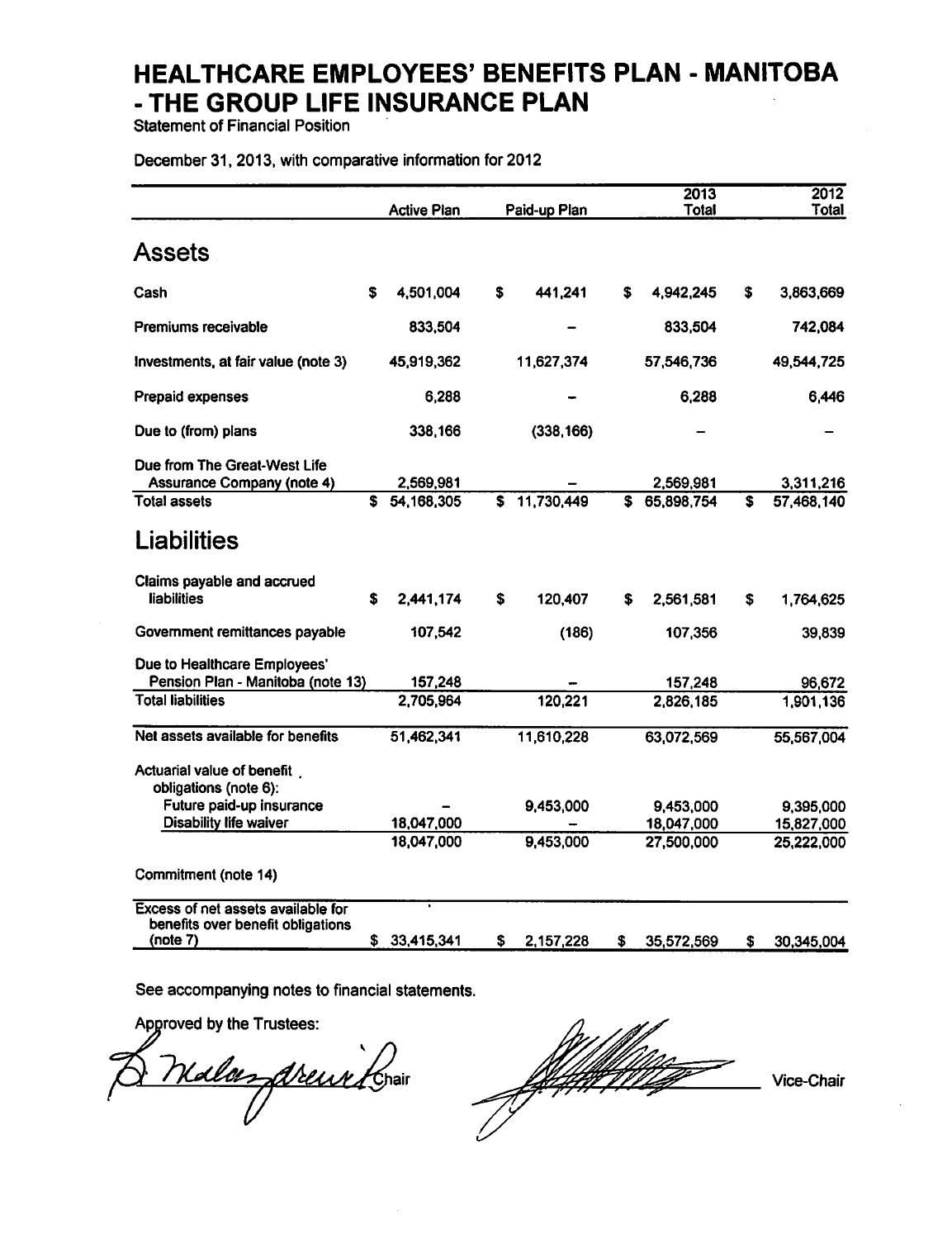Statement of Changes in Net Assets Available for Benefits

Year ended December 31, 2013, with comparative information for 2012

|                                    |                    |                  | 2013             | 2012             |
|------------------------------------|--------------------|------------------|------------------|------------------|
|                                    | <b>Active Plan</b> | Paid-up Plan     | Total            | Total            |
| Increases:                         |                    |                  |                  |                  |
| \$<br>Premiums                     | 14,657,004         | \$               | \$<br>14,657,004 | 10,411,666<br>\$ |
| Investment income (note 8)         | 1,551,762          | 481,694          | 2,033,456        | 2,972,306        |
| Other interest income              | 24,969             | 3,269            | 28,238           | 28,515           |
| Current period change in           |                    |                  |                  |                  |
| fair value of investments          | 3,030,379          | 1,391,177        | 4,421,556        | 949,314          |
|                                    | 19,264,114         | 1,876,140        | 21,140,254       | 14,361,801       |
| Decreases:                         |                    |                  |                  |                  |
| Claims incurred                    | 10,953,784         | 264,463          | 11,218,247       | 7,219,042        |
| Administrative expenses            |                    |                  |                  |                  |
| (note 9)                           | 1,891,715          | 212,296          | 2,104,011        | 1,796,176        |
| Stop loss premiums [note 11(d)]    | 312,431            |                  | 312,431          | 218,129          |
|                                    | 13,157,930         | 476,759          | 13,634,689       | 9,233,347        |
| Increase in net assets available   |                    |                  |                  |                  |
| for benefits                       | 6,106,184          | 1,399,381        | 7,505,565        | 5,128,454        |
| Net assets available for benefits, |                    |                  |                  |                  |
| beginning of year                  | 45,356,157         | 10,210,847       | 55,567,004       | 50,438,550       |
| Net assets available for benefits, |                    |                  |                  |                  |
| \$<br>end of year                  | 51,462,341         | \$<br>11,610,228 | 63,072,569<br>\$ | 55,567,004<br>\$ |

See accompanying notes to financial statements.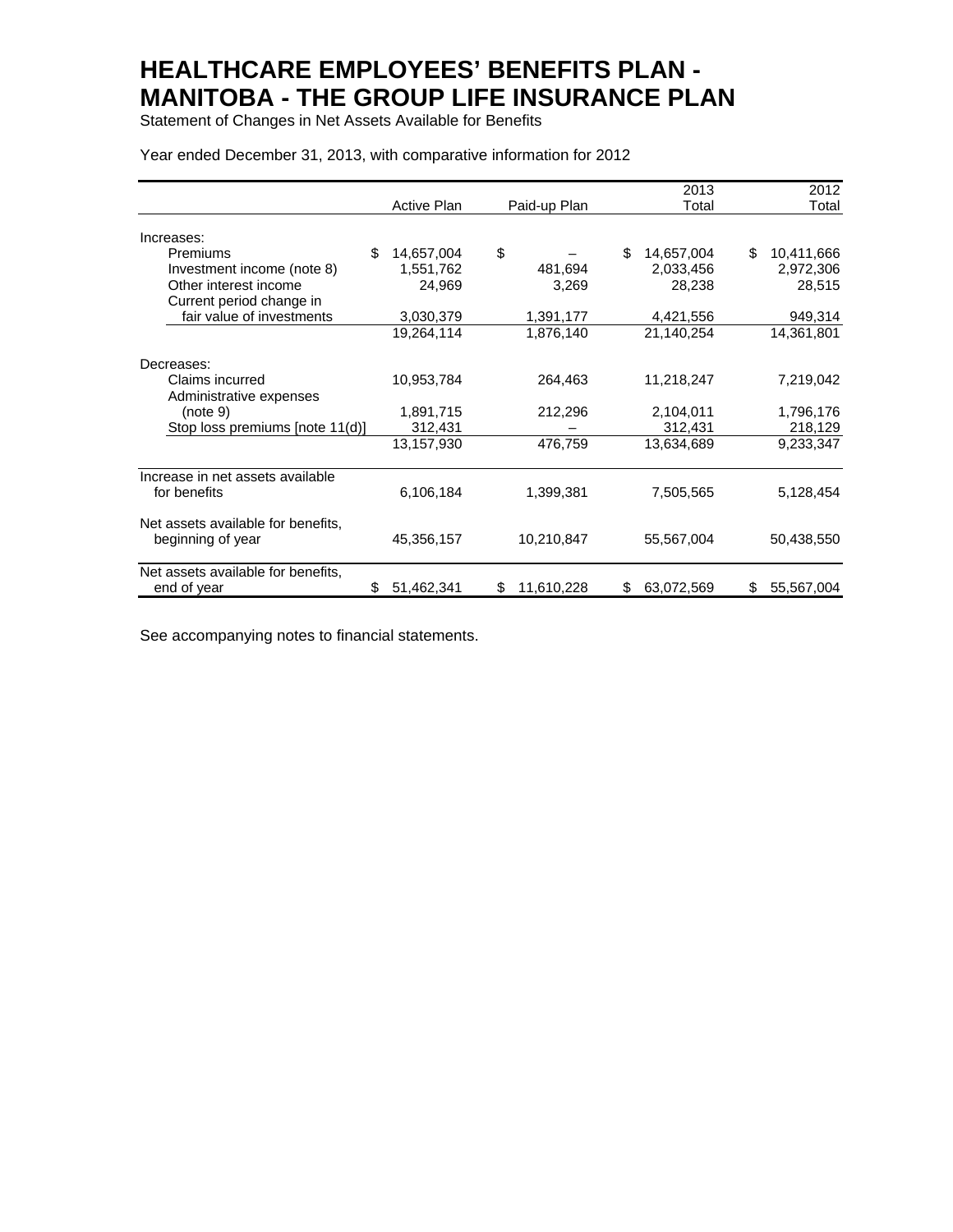Statement of Changes in Benefit Obligations

Year ended December 31, 2013, with comparative information for 2012

|                                                                                                                                                               |   | Active Plan             | Paid-up Plan                                                   | 2013<br>Total                                                      | 2012<br>Total                                                   |
|---------------------------------------------------------------------------------------------------------------------------------------------------------------|---|-------------------------|----------------------------------------------------------------|--------------------------------------------------------------------|-----------------------------------------------------------------|
| Actuarial value of benefit                                                                                                                                    |   |                         |                                                                |                                                                    |                                                                 |
| obligations, beginning of year<br>Claims paid<br>Interest accrued on benefits<br>Effect of experience gains and losses<br>Effect of change in valuation basis | S | 15,827,000<br>2,220,000 | \$<br>9,395,000<br>(264,000)<br>509,000<br>(200,000)<br>13.000 | \$<br>25,222,000<br>(264,000)<br>509,000<br>(200,000)<br>2,233,000 | \$<br>24,907,000<br>(263,000)<br>501,000<br>(88,000)<br>165,000 |
| Actuarial value of benefit<br>obligations, end of year                                                                                                        |   | 18,047,000              | 9,453,000                                                      | 27,500,000                                                         | 25,222,000                                                      |

See accompanying notes to financial statements.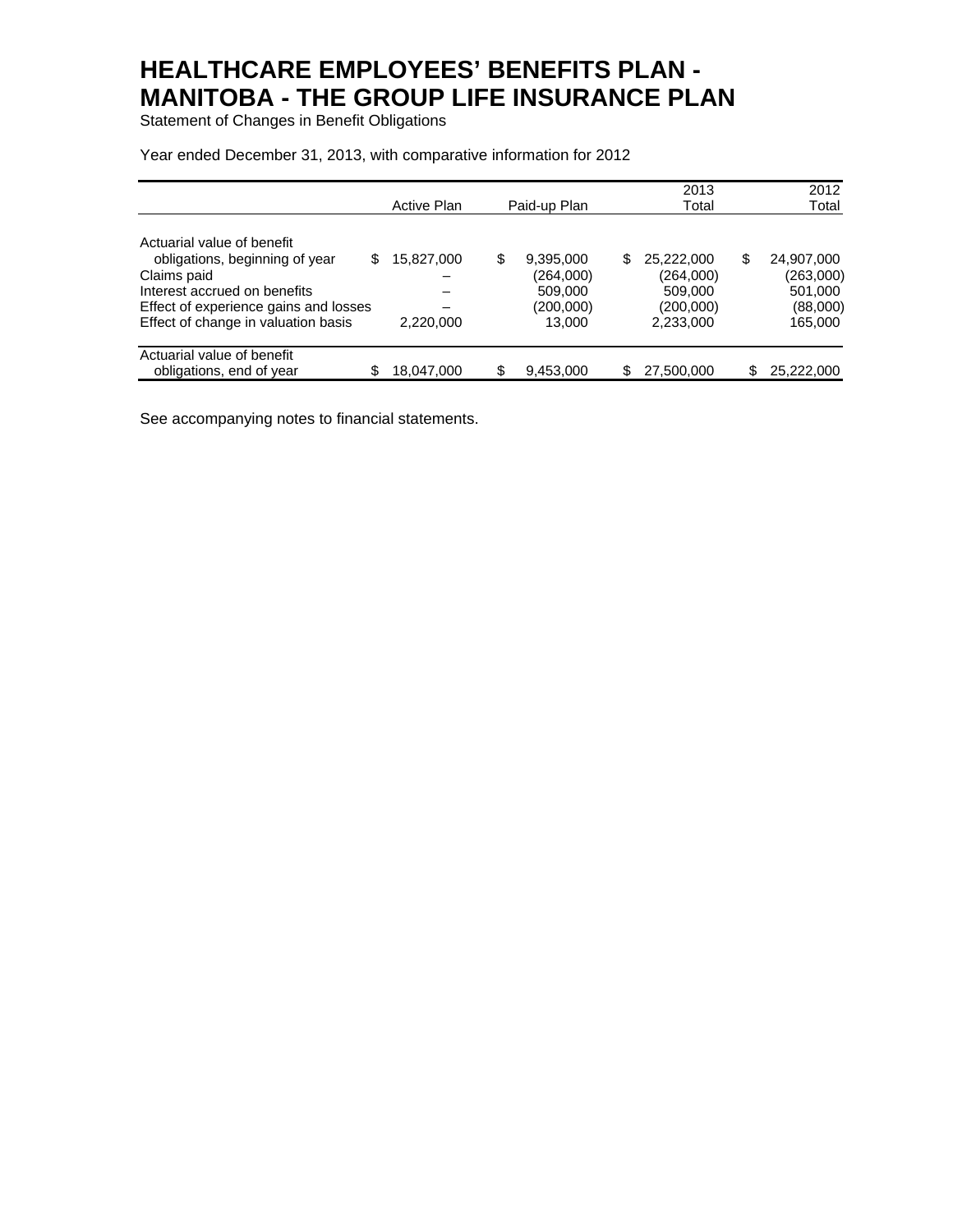Notes to Financial Statements

Year ended December 31, 2013

#### **1. General and description of the Plan:**

The Healthcare Employees' Benefits Plan - Manitoba (HEBP) is jointly trusteed which includes the group life insurance plan (the Plan) for healthcare employees in Manitoba.

The Plan is a trust under the *Income Tax Act.* By virtue of Canada Revenue Agency (CRA) administrative rules, the Plan is viewed as a health and welfare trust and calculates its income for tax purposes under CRA administrative guidelines.

The group life insurance plan provides basic, dependent and family life insurance and accidental death and dismemberment benefits to participating employees. The group life insurance plan is comprised of two plans: the Active Plan and the Paid-up Plan (the Plans). The Active Plan began January 1, 1983 and serves those employees who joined subsequent to that date. The Paid-up Plan is for a closed group of employees who were part of the plan prior to January 1, 1983. Claims administration for these plans is provided by The Great-West Life Assurance Company (Great-West Life).

#### **2. Significant accounting policies:**

(a) Basis of preparation:

The Plan follows Canadian accounting standards for pension plans for accounting policies related to its investment portfolio and benefit obligations. In selecting or changing accounting policies that do not relate to its investment portfolio or benefit obligations, the Plan complies on a consistent basis with Canadian accounting standards for private enterprises.

These financial statements are prepared on a going concern basis and present the aggregate financial position of the Plan as a separate financial reporting entity, independent of the participating employers and members. Only the assets and obligations to members eligible to participate in the Plan have been included in these financial statements. These financial statements do not portray the funding requirements of the Plan or the benefit security of the individual plan members.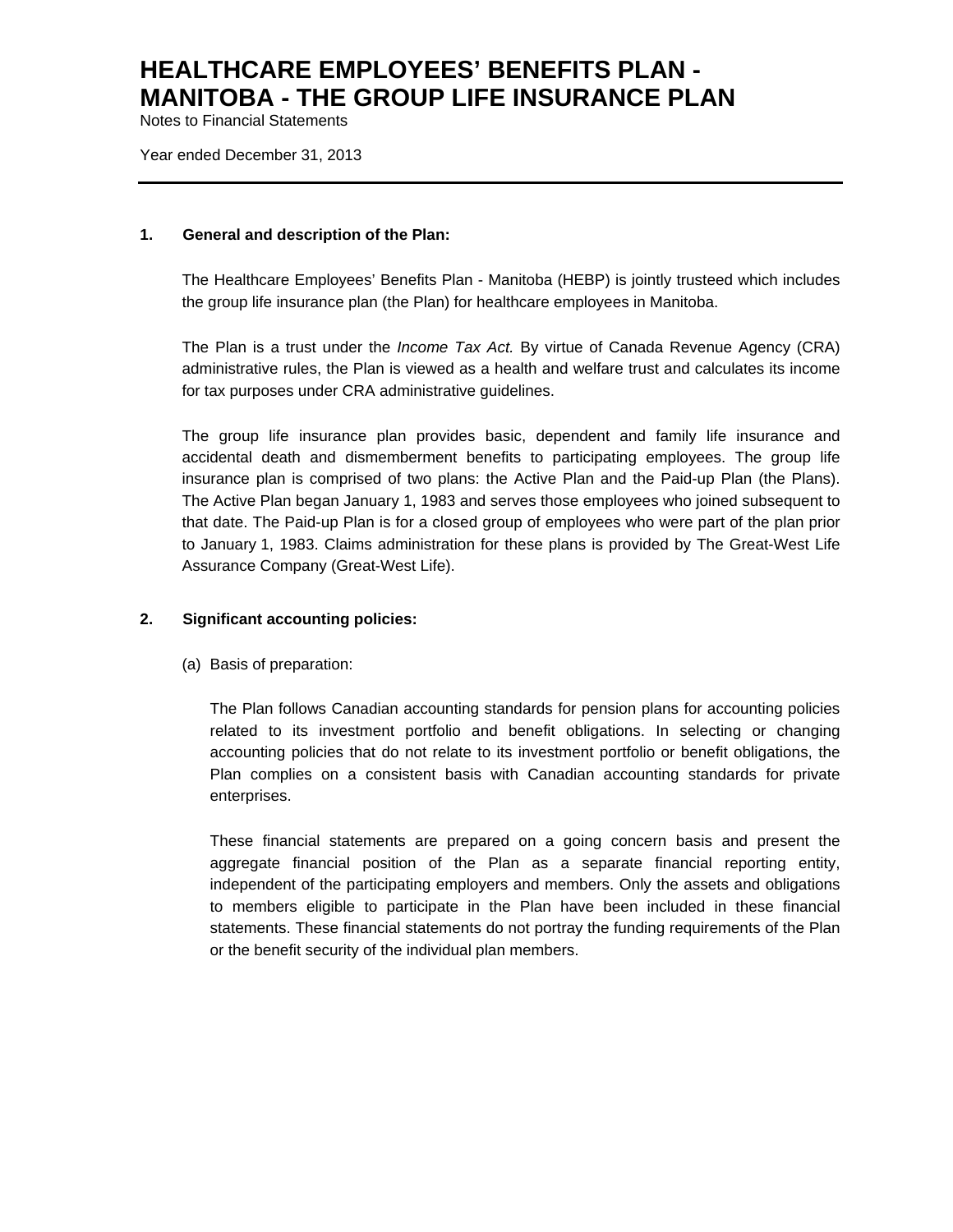Notes to Financial Statements (continued)

Year ended December 31, 2013

#### **2. Significant accounting policies (continued):**

(b) Financial instruments:

Financial instruments are recorded at fair value on initial recognition. Freestanding derivative instruments that are not in a qualifying hedging relationship, cash and investments are subsequently measured at fair value. All other financial instruments are subsequently measured at cost or amortized cost, unless management has elected to carry the instruments at fair value. The Plan has elected not to carry any such financial instruments at fair value.

Transaction costs incurred on the acquisition of financial instruments measured subsequently at fair value are expensed as incurred. All other financial instruments are adjusted by transaction costs incurred on acquisition and financing costs. These costs are amortized using the straight-line method.

(c) Fair value measurement:

Fair value is the amount for which an asset could be exchanged, or a liability settled, between knowledgeable, willing parties in an arm's length transaction on the measurement date. The Plan uses closing market price for fair value measurement.

When available, the Plan measures the fair value of an instrument using quoted prices in an active market for that instrument. A market is regarded as active if quoted prices are readily and regularly available and represent actual and regularly occurring market transactions on an arm's length basis.

If a market for a financial instrument is not active, then the Plan establishes fair value using a valuation technique. Valuation techniques include using recent arm's length transactions between knowledgeable, willing parties (if available), reference to the current fair value of other instruments that are substantially the same, discounted cash flow analyses and option pricing models.

All changes in fair value, other than interest and dividend income, are recognized in the statement of changes in net assets available for benefits as part of the current period change in fair value of investments.

The equity, bond and real estate pooled funds are recorded at fair values established by the respective fund trustee.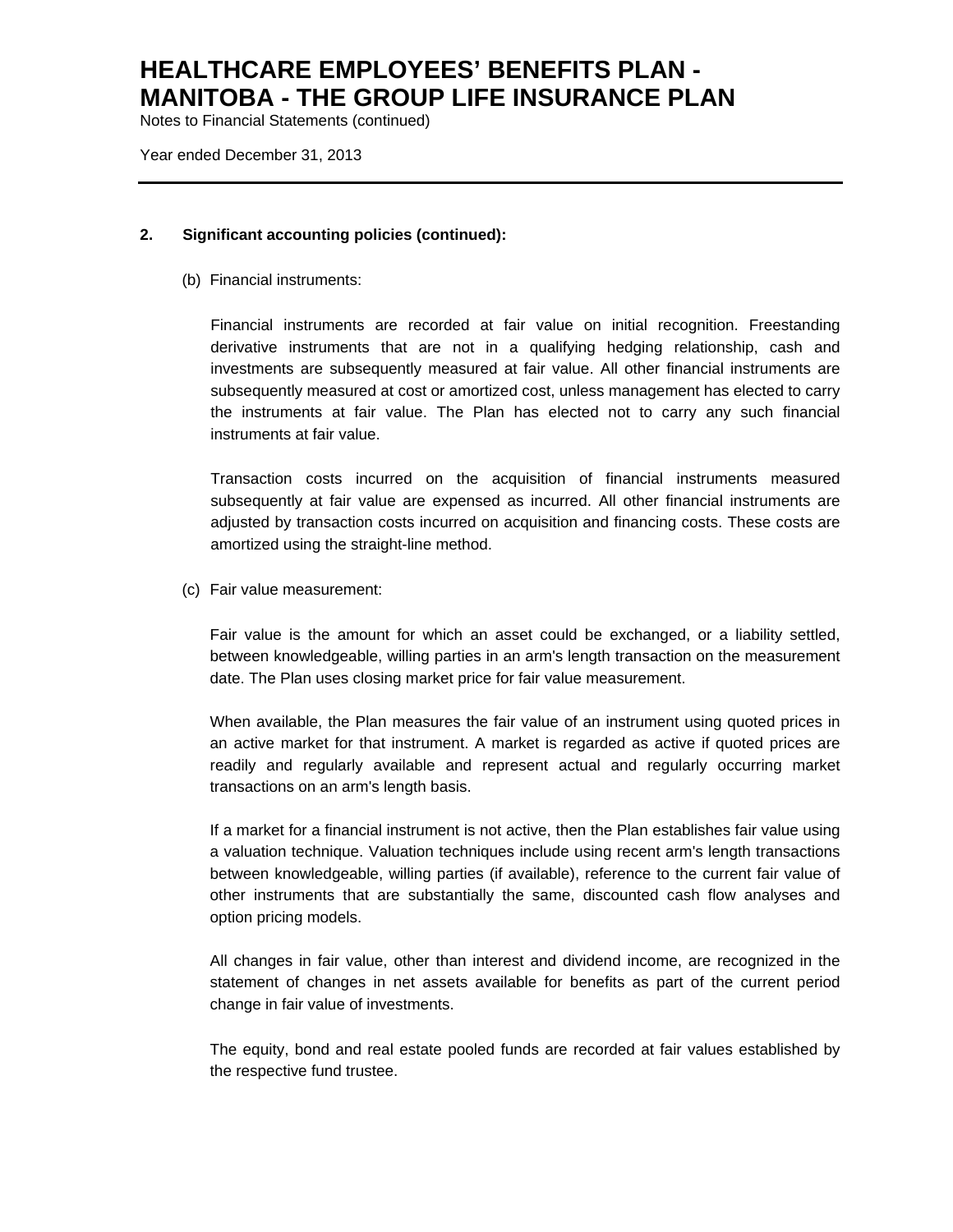Notes to Financial Statements (continued)

Year ended December 31, 2013

#### **2. Significant accounting policies (continued):**

(d) Foreign currency transactions and balances:

Transactions in foreign currencies are translated into Canadian dollars at the exchange rate at the dates of the transactions. Monetary assets and liabilities denominated in foreign currencies at the reporting date are retranslated into Canadian dollars at the exchange rate at that date.

Foreign currency differences arising on retranslation are recognized in the statement of changes in net assets available for benefits within current period change in fair value of investments.

- (e) Investment transactions and income recognition:
	- (i) Investment transactions:

Investment transactions are accounted for on a trade date basis.

(ii) Income recognition:

Investment income includes interest and dividend income. Investment income has been accrued as reported by the issuer of the pooled funds.

(f) Premiums:

Premiums recorded in the statement of changes in net assets available for benefits include the employees' and employers' share of the premiums required for the group life insurance coverage. Premiums are recorded on an accrual basis.

(g) Claims:

 Claims are recorded in the period in which they are paid or payable. Any claims not paid at fiscal year-end are reflected in claims payable and accrued liabilities.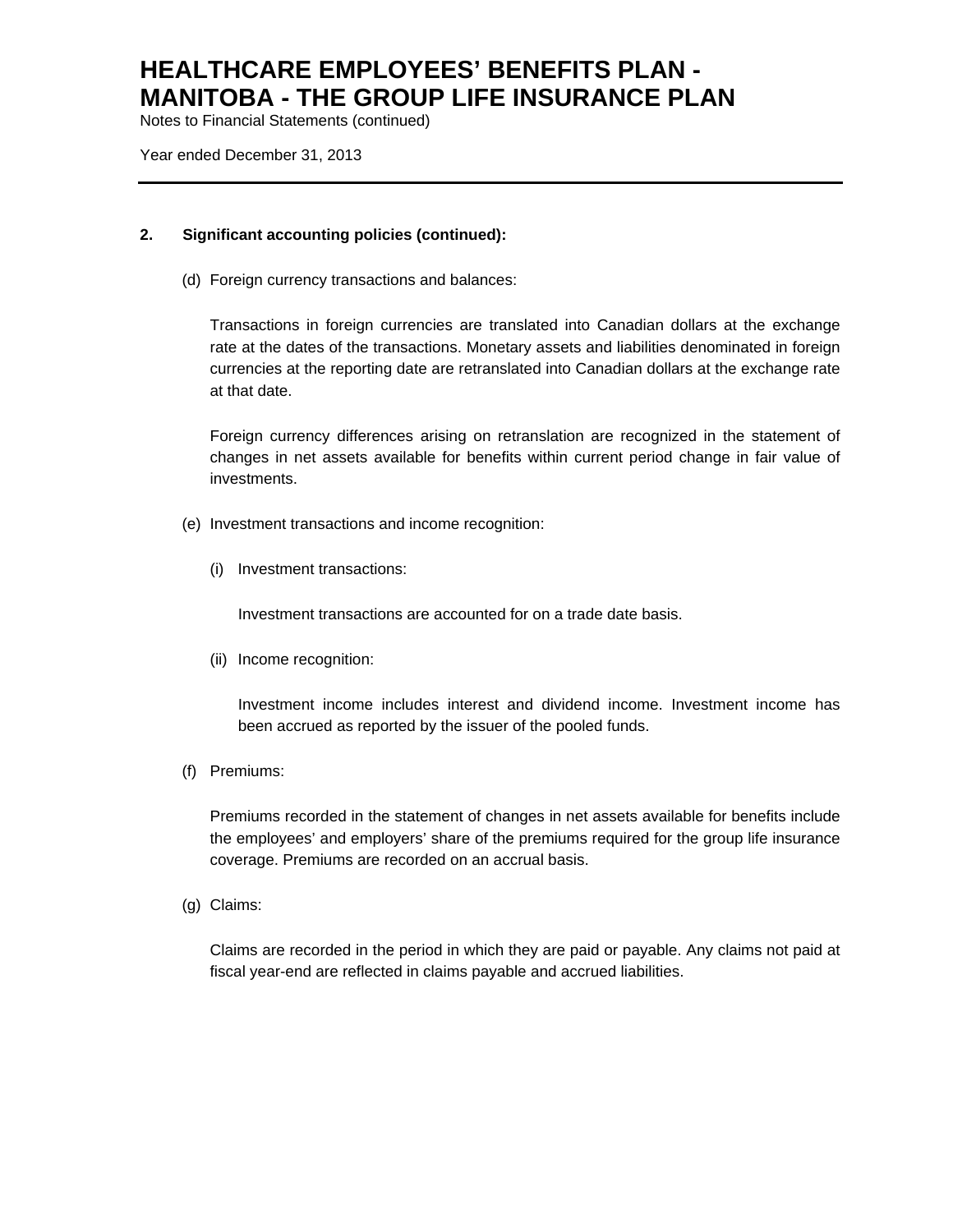Notes to Financial Statements (continued)

Year ended December 31, 2013

#### **2. Significant accounting policies (continued):**

(h) Use of estimates:

The preparation of financial statements requires management to make estimates and assumptions that affect the reported amounts of assets and liabilities, the disclosure of contingent assets and liabilities at the date of the financial statements and the reported amounts of increases and decreases in net assets during the year. Significant items subject to such estimates and assumptions include the determination of the actuarial value of benefit obligations. Actual results could differ from those estimates.

#### **3. Investments:**

|                          | Active       | Paid-up        | 2013         | 2012         |
|--------------------------|--------------|----------------|--------------|--------------|
|                          | Plan         | Plan           | Total        | Total        |
|                          |              |                |              |              |
| Equity pooled funds      | \$18,513,046 | 7,002,794<br>S | \$25,515,840 | \$19,702,084 |
| Bond pooled funds        | 22,916,040   | 3,475,309      | 26,391,349   | 28,805,722   |
| Real estate pooled funds | 4,490,276    | 1,149,271      | 5,639,547    | 1,036,919    |
|                          | \$45,919,362 | \$11,627,374   | \$57,546,736 | \$49,544,725 |
|                          |              |                |              |              |

The investments of the Plan are in equity, bond and real estate pooled funds which yielded rates of return as follows: Active Plan - return of 11.3 percent (2012 - return of 8.1 percent), Paid-up Plan - return of 18.8 percent (2012 - loss of 10.3 percent).

#### **4. Due from The Great-West Life Assurance Company:**

The amount due from The Great-West Life Assurance Company represents funds held by The Great-West Life Assurance Company as a reserve for claim fluctuations and accumulated annual claims experience.

Interest was earned on the amount due from The Great-West Life Assurance Company in the amount of 0.25 percent (2012 - 0.25 percent).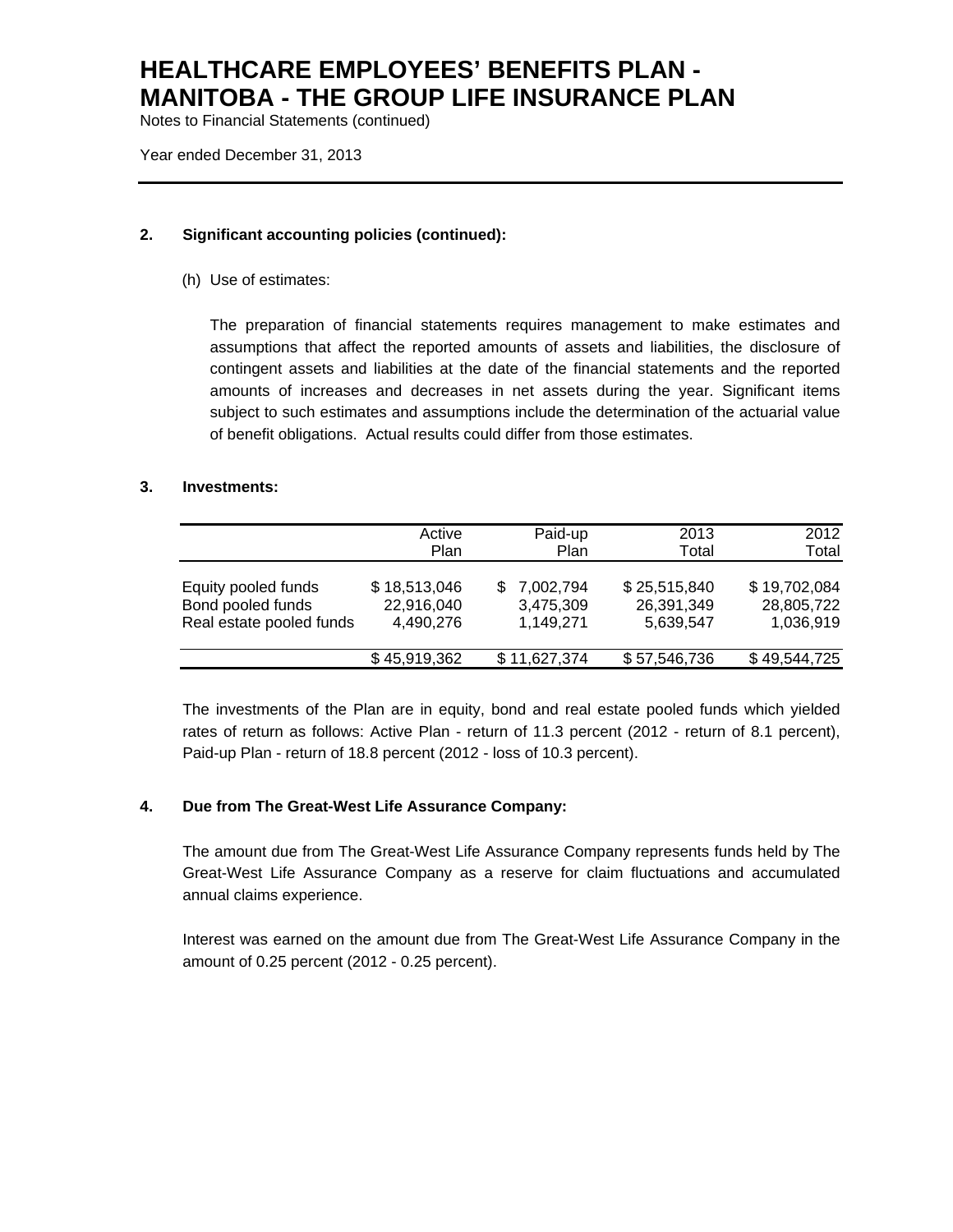Notes to Financial Statements (continued)

Year ended December 31, 2013

#### **5. Role of the actuaries:**

The actuaries have been appointed pursuant to the Trust Agreement. With respect to the preparation of financial statements, the actuaries have been engaged to carry out estimations of the Plan's future paid-up insurance and disability life waiver to the members. The estimations are made in accordance with accepted actuarial practice and reported thereon to the Board of Trustees. In performing the estimation of the liabilities, which are by their nature inherently variable, assumptions are made as to the investment rate of return, mortality, retirement and termination rates and salary increments in the future.

#### **6. Benefit obligations:**

(a) Future paid-up insurance:

The computation of the obligation for future paid-up insurance is performed at least every three years by Eckler Ltd., an independent actuary. The most recent actuarial valuation indicated that at December 31, 2013 the assets of the Paid-up Plan exceeded the actuarially computed liability for future obligations by approximately \$2,157,000 (2012 - \$816,000). The next actuarial valuation will be prepared as at December 31, 2014.

The assumptions used in determining the actuarial present value of the obligation for future paid-up insurance are management's best estimate and were developed by reference to expected long-term market conditions. Two significant long-term actuarial assumptions used in the valuation were:

- (i) the salary escalation rate was assumed to be 3.5 percent for 2014 and 0 percent thereafter (2012 - 3.5 percent) annually;
- (ii) the asset rate of return and discount rate were assumed to be 5.5 percent (2012 5.5 percent).

In addition, the actuarial valuation reflects assumptions with regard to mortality, retirement and termination rates.

Since there is no intention of extinguishing the future paid-up insurance obligation in the near term, the obligation is calculated by using the going concern actuarial basis. As underlying conditions change over time, management's best estimate assumptions may also change, which could cause a material change in the actuarial value of the obligation for future paid-up insurance.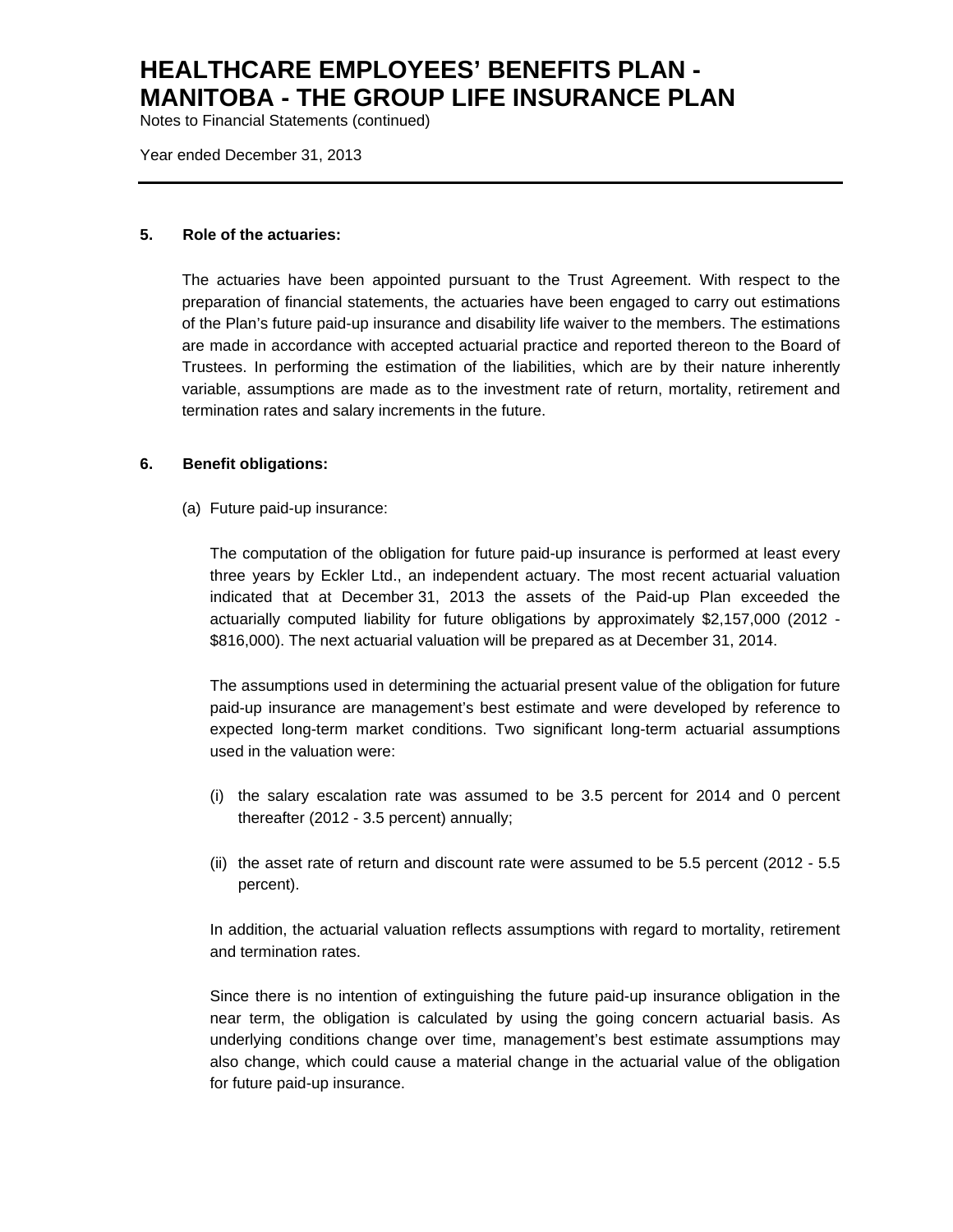Notes to Financial Statements (continued)

Year ended December 31, 2013

#### **6. Benefit obligations (continued):**

(b) Disability life waiver:

The obligation for disability life waiver represents the present value of future life insurance claims for members on disability and the present value of future life insurance payments for unreported claims of disabled members and has been estimated, using the experience tables of the November 2001 Group Life Waiver Study prepared by the Canadian Institute of Actuaries and a discount rate of 2.50 percent (2012 - 2.05 percent), in the amount of \$18,047,000 (2012 - \$15,827,000). The calculation of the obligation for disability life waiver has been completed by Morneau Shepell, an independent actuary, as at December 31, 2013. The next actuarial calculation will be prepared as at December 31, 2014.

#### **7. Excess of net assets available for benefits over benefit obligations:**

The Board of Trustees has approved the establishment of contribution stabilization reserves and investment reserves. The contribution stabilization reserves have been established at amounts equal to 50 percent of the current year's premiums. The investment reserves have been established at amounts equal to 10 percent of the market value of the investments, for each of the Active Plan and Paid-up Plan. At December 31, 2013, the Board of Trustees has restricted \$11,100,000 (2012 - \$8,700,000) and \$1,200,000 (2012 - \$816,000) in the Active Plan and Paid-up Plan, respectively, of the excess of net assets available for benefits over benefit obligations for these reserves.

#### **8. Investment income:**

|                                          | Active<br>Plan           | Paid-up<br>Plan          | 2013<br>Total          | 2012<br>Total        |
|------------------------------------------|--------------------------|--------------------------|------------------------|----------------------|
| Equity pooled funds<br>Bond pooled funds | \$<br>680,112<br>871,650 | \$<br>341,549<br>140.145 | 1,021,661<br>1,011,795 | 377,563<br>2,594,743 |
|                                          | 1.551.762                | \$<br>481.694            | 2,033,456              | 2,972,306            |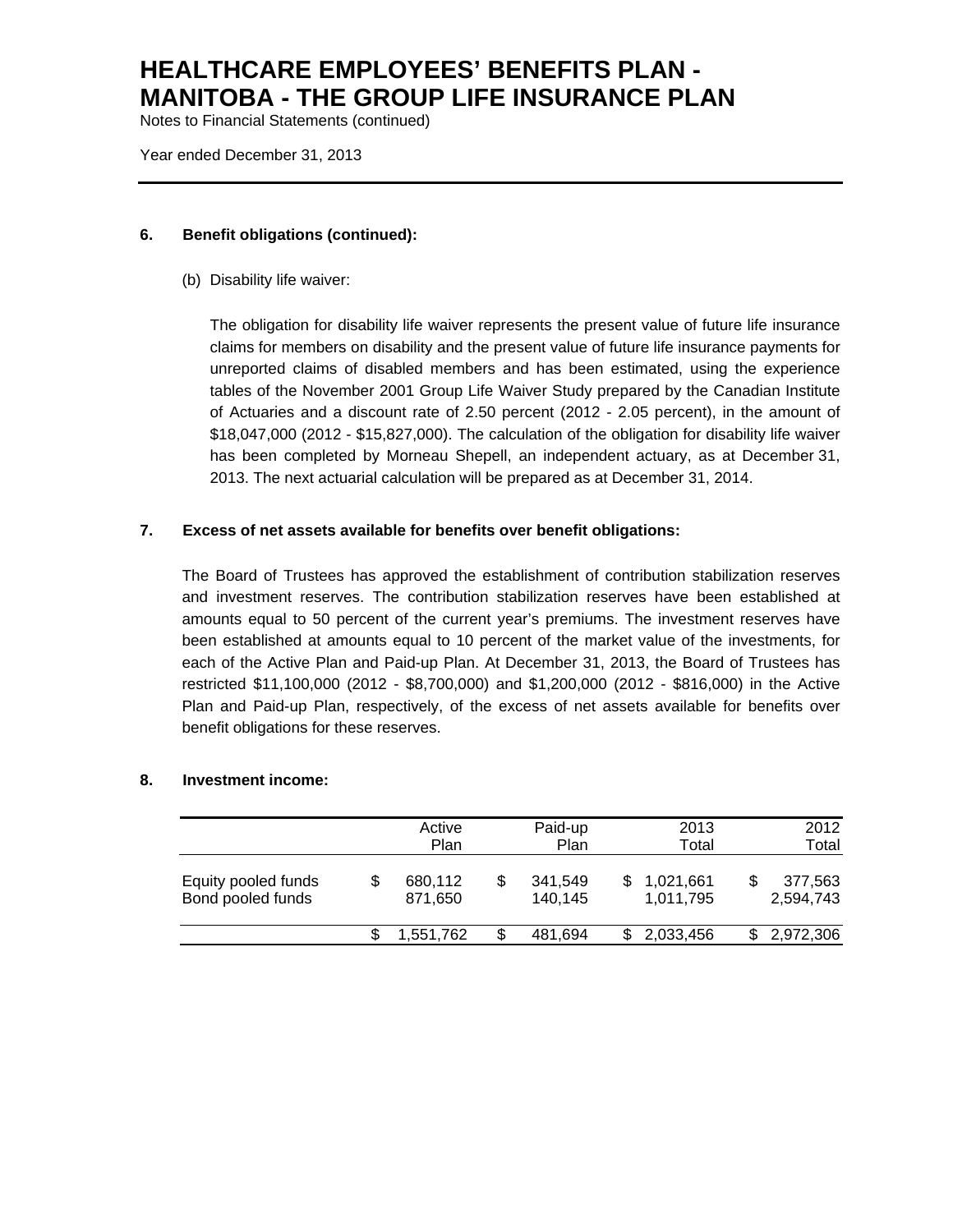Notes to Financial Statements (continued)

Year ended December 31, 2013

#### **9. Administrative expenses:**

|                                               | Active<br>Plan       | Paid-up<br>Plan  |   | 2013<br>Total        |   | 2012<br>Total        |
|-----------------------------------------------|----------------------|------------------|---|----------------------|---|----------------------|
| Investment manager fees \$<br>Administrative: | 132,190              | \$<br>46.532     | S | 178.722              | S | 110.751              |
| <b>Great West Life</b><br>HEBP (note 13)      | 521,614<br>1,237,911 | 6,192<br>159,572 |   | 527,806<br>1,397,483 |   | 365,975<br>1,319,450 |
|                                               | 1.891.715            | \$<br>212.296    | S | 2,104,011            |   | 1,796,176            |

The details of HEBP administrative expenses are as follows:

|                               | 2013          | 2012          |
|-------------------------------|---------------|---------------|
| Salaries and benefits         | \$<br>856,876 | \$<br>666,231 |
| Trustee and custodial fees    | 11,078        | 11,268        |
| <b>Actuarial fees</b>         | 7,393         | 44,154        |
| Audit fees                    | 5,486         | 5.201         |
| Legal fees                    | 109,424       | 45,186        |
| Other administrative expenses | 407,226       | 547,410       |
|                               | 1,397,483     | 1,319,450     |

#### **10. Capital management:**

The main objective of the Plan is to sustain a certain level of net assets, including internally restricted funds, in order to meet the obligations of the Plan. The Plan fulfills its primary objective by adhering to specific investment policies outlined in its Statement of Investment Policies and Procedures (the SIPP), which is reviewed annually by the Plan. The Plan manages net assets by engaging knowledgeable investment managers who are charged with the responsibility of investing existing funds and new funds (current year's employee and employer contributions) in accordance with the approved SIPP. Increases in net assets are a direct result of investment income generated by investments held by the Plan and contributions into the Plan by eligible employees and by the employers. The main use of net assets is for benefit payments to eligible Plan members.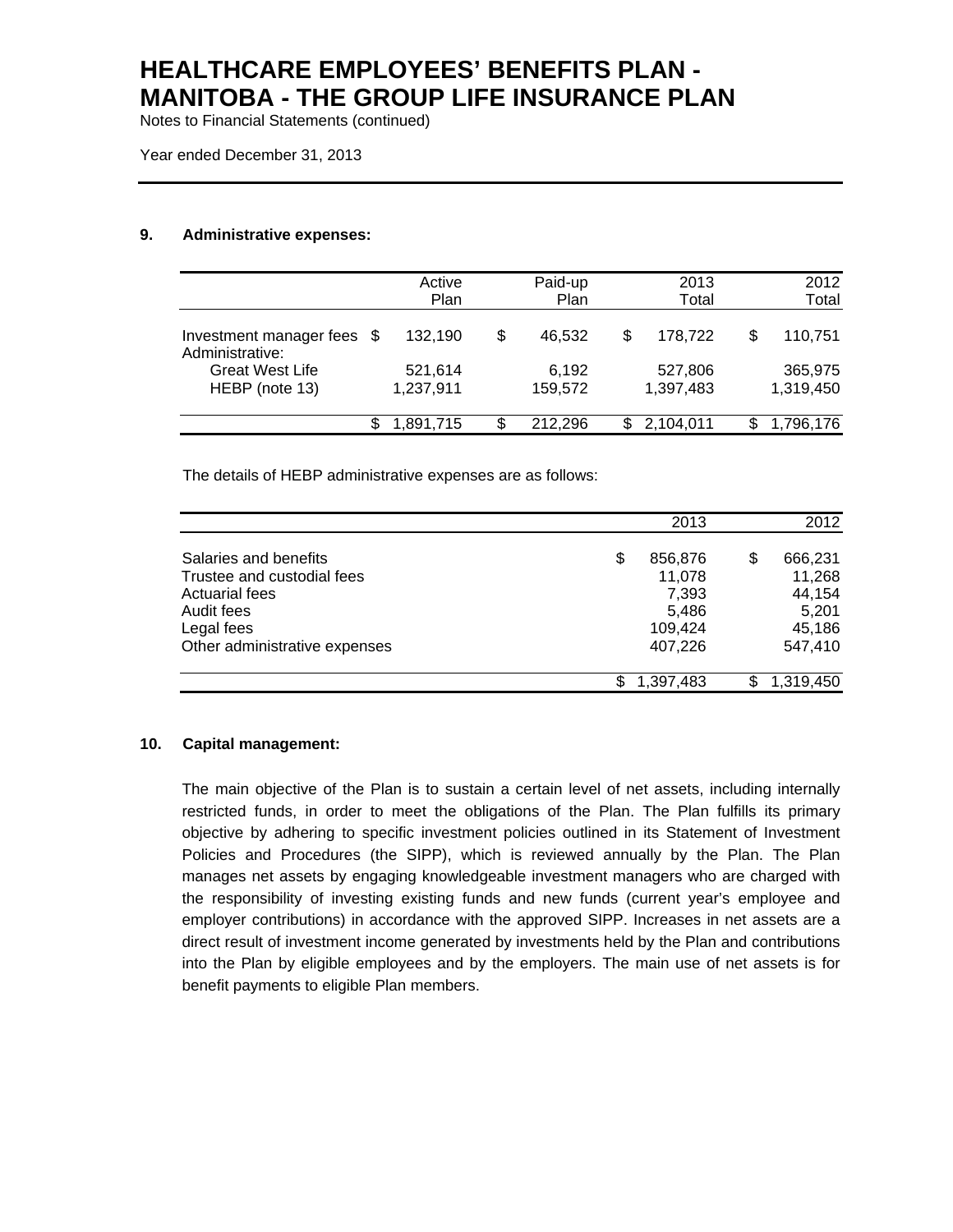Notes to Financial Statements (continued)

Year ended December 31, 2013

#### **11. Risk management:**

- (a) Market risk:
	- (i) Interest rate risk:

Interest rate risk arises from the possibility that changes in interest rates will affect future cash flows or fair values of financial instruments. The Plan's fixed income investments are exposed to the risk that the value of interest-bearing investments will fluctuate due to changes in the level of market interest rates. The Plan's exposure to interest rate risk is concentrated in its investment in the bond pooled funds. To properly manage the Plan's interest rate risk, appropriate guidelines on the weighting and duration for fixed income investments are set and monitored.

The remaining terms to contractual maturity of fixed income investments at December 31 are as follows:

|                                       | 2013                     | 2012                     |
|---------------------------------------|--------------------------|--------------------------|
| One to five years<br>After five years | 13,255,477<br>13.135.872 | 14,282,530<br>14.523.192 |
| Total market value                    | 26.391.349               | 28,805,722               |

As at December 31, 2013, if the prevailing interest rates were raised or lowered by 100 basis points, with all other factors held constant, net assets would likely have decreased or increased, respectively, by approximately \$1,598,000 (2012 - \$1,826,000). The Plan's interest rate sensitivity was determined based on portfolio weighted duration.

(ii) Foreign currency risk:

Foreign currency exposure arises from the Plan's investment in equity and bond pooled funds, which hold investments denominated in U.S. currency. Fluctuations in the relative value of the Canadian dollar against this currency can result in a positive or negative effect on the fair value of investments. The Plan's foreign currency risk is monitored by the investment manager on a quarterly basis.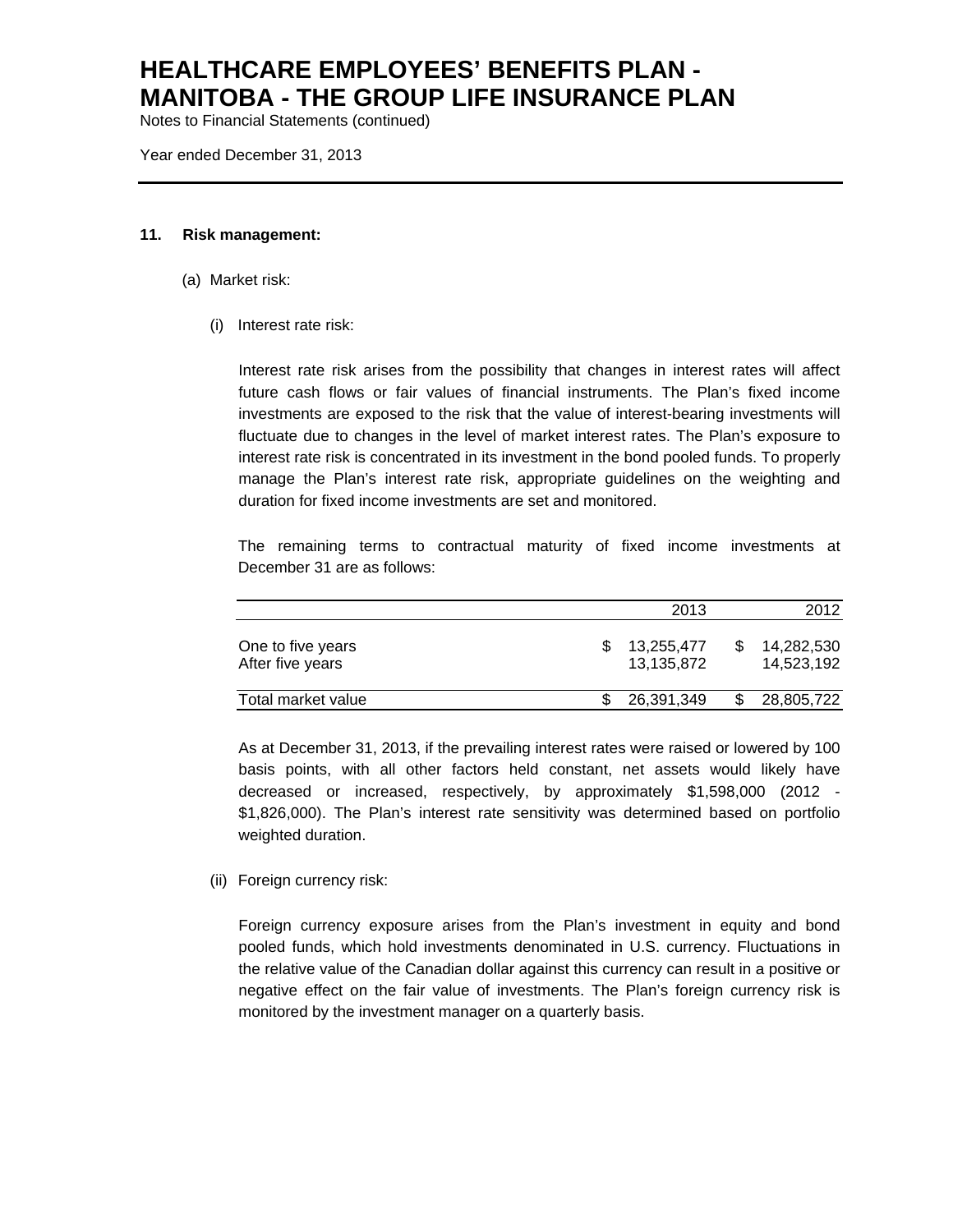Notes to Financial Statements (continued)

Year ended December 31, 2013

#### **11. Risk management (continued):**

The Plan's exposure in investments to foreign currencies to Canadian dollars is shown below:

| As at December 31, 2013 | Actual currency<br>exposure    | %            |
|-------------------------|--------------------------------|--------------|
| Canadian<br>US dollar   | \$<br>41,340,683<br>16,206,053 | 71.8<br>28.2 |
|                         | \$<br>57,546,736               | 100.0        |
| As at December 31, 2012 | Actual currency<br>exposure    | %            |
| Canadian<br>US dollar   | \$<br>38,865,428<br>10,679,297 | 78.4<br>21.6 |
|                         | \$<br>49,544,725               | 100.0        |

A 10 percent increase or decrease in exchange rates, with all other variables held constant, would result in a charge in unrealized gains (losses) of \$1,621,000 (2012 - \$1,068,000).

#### (iii) Other price risk:

The Plan's investments in equity pooled funds are sensitive to market fluctuations. To properly manage the Plan's other price risk, appropriate guidelines on asset diversification to address specific security, geographic, sector and investment manager risks are set by the Board of Trustees and monitored by the investment managers on a quarterly basis. As at December 31, 2013 a decline of 10 percent in equity values, with all other variables held constant, would have impacted the Plan's equity investments by an approximate unrealized loss of \$2,552,000 (2012 - \$1,970,000).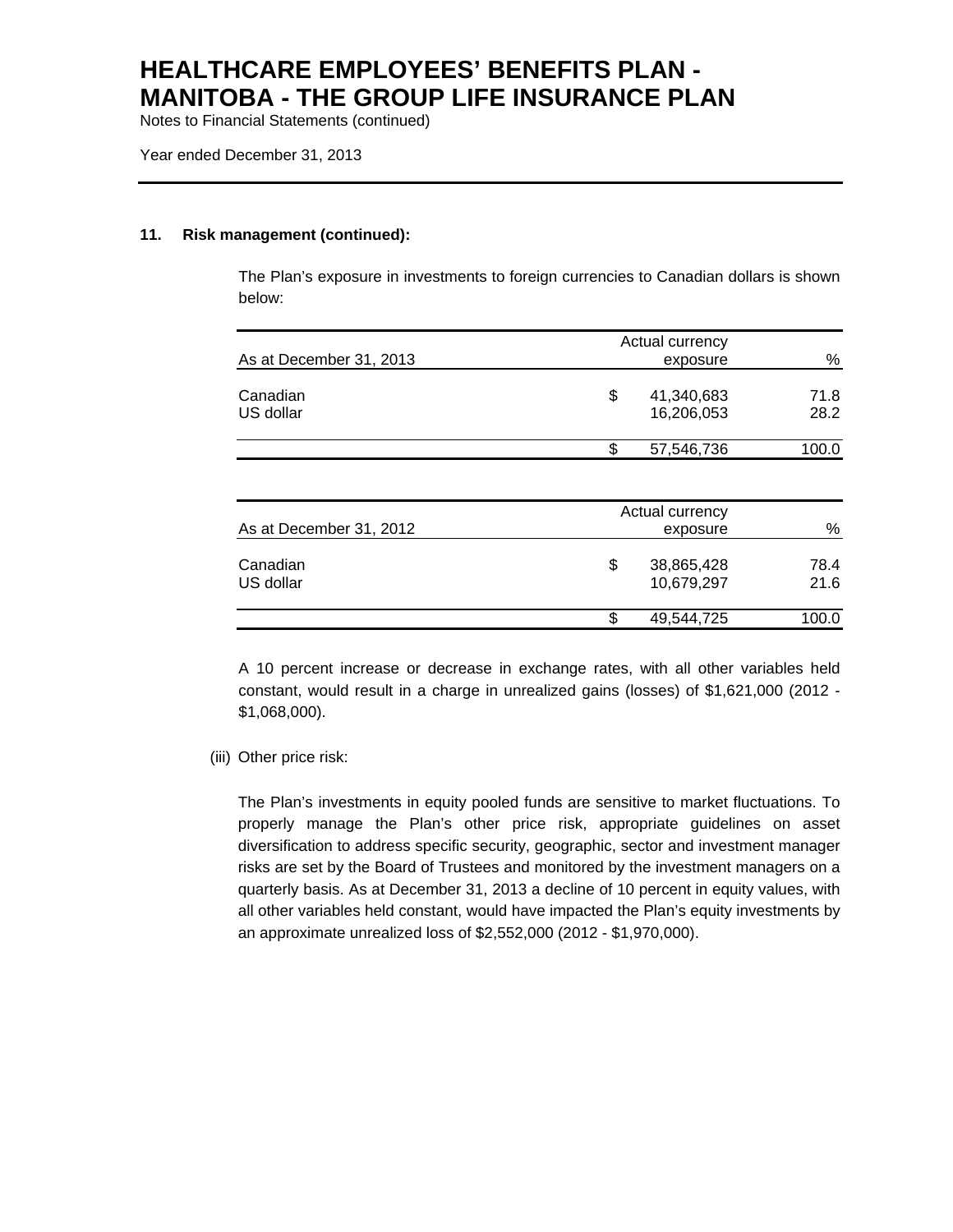Notes to Financial Statements (continued)

Year ended December 31, 2013

#### **11. Risk management (continued):**

(b) Credit risk:

The Plan is exposed to credit risk, which is the risk that a counterparty will be unable to pay amounts in full when due or requested. The Plan's greatest concentration of credit risk is in its fixed income securities. The fair value of the fixed income securities includes consideration of the creditworthiness of the debt issuer. All transactions in listed securities are settled or paid for upon delivery using approved brokers. The risk of default is considered minimal, as payment is made on a purchase once the securities have been received from the broker. For sales transactions, the securities are released once the broker has made payment.

The breakdown of the Plan's bond pooled funds by credit ratings from various rating agencies is presented below:

|                        | 2013             |         |     | 2012       |         |
|------------------------|------------------|---------|-----|------------|---------|
| Credit rating          | Fair value       |         |     | Fair value |         |
|                        |                  |         |     |            |         |
| AAA                    | \$<br>7,757,115  | 29.4%   | S   | 9,313,310  | 32.3%   |
| AA                     | 5,604,039        | 21.2%   |     | 6,638,007  | 23.0%   |
| A                      | 8,599,760        | 32.6%   |     | 8,988,893  | 31.2%   |
| <b>BBB</b>             | 2,144,307        | 8.1%    |     | 1,542,117  | 5.4%    |
| <b>BB</b>              | 126,136          | 0.5%    |     | 144,073    | 0.5%    |
| B                      | 1,718,617        | 6.5%    |     | 1,519,425  | 5.3%    |
| Not rated              | 257,756          | $1.0\%$ |     | 218,778    | 0.8%    |
| Short-term investments | 183.619          | 0.7%    |     | 441.119    | $1.5\%$ |
|                        | \$<br>26,391,349 | 100.0%  | \$. | 28,805,722 | 100%    |

Credit risk associated with premiums receivable is minimized due to their nature. Premiums are collected from participating members through the payroll process. No provision for doubtful premiums receivable has been recorded in either 2013 or 2012.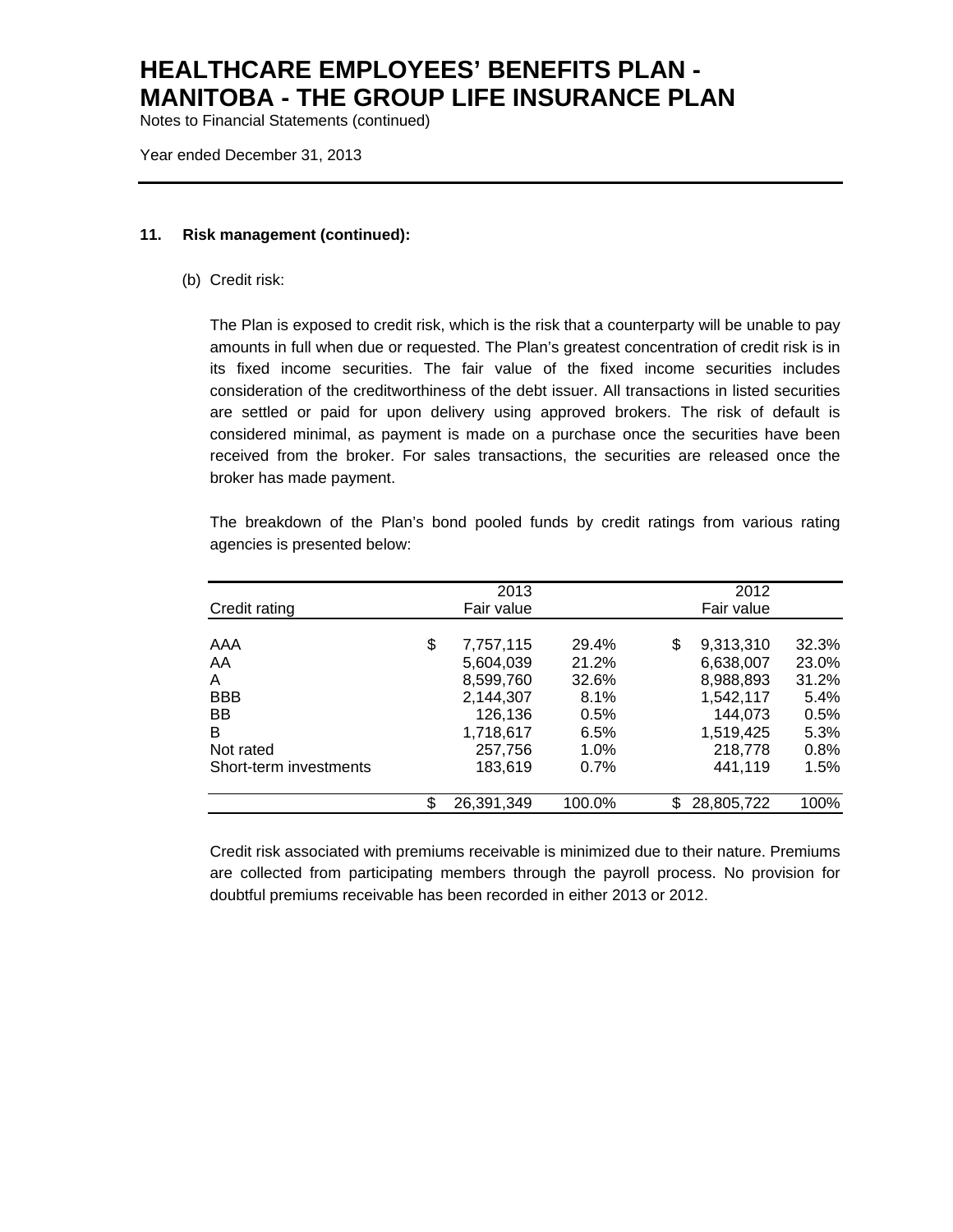Notes to Financial Statements (continued)

Year ended December 31, 2013

#### **11. Risk management (continued):**

(c) Liquidity risk:

Liquidity risk is the possibility that investments of the Plan cannot be readily converted into cash when required. The Plan may be subject to liquidity constraints because of insufficient volume in the markets for the securities of the Plan or other securities may be subject to legal or contractual restrictions on their resale. Liquidity risk is managed by investing the majority of the Plan's assets in investments that are traded in an active market and can be readily disposed. The Plan's claims payable and accrued liabilities and due to Healthcare Employees' Pension Plan - Manitoba balances have contracted maturities of less than one year.

(d) Claims and premiums risk:

The nature of the unpaid claims is such that the establishment of an obligation is based on known facts and interpretation of circumstances, on a case by case basis, and is therefore a complex and dynamic process influenced by a variety of factors.

Consequently, the establishment of obligations and premium rates relies on the judgment and opinions of a number of professionals, on historical precedent and trends, on prevailing legal, economic, social and regulatory trends and on expectations as to future developments. The process of determining premium rates and reserves necessarily involves risks that the actual results will deviate, perhaps substantially, from the best estimates made.

To offset the Plan incurring abnormally high claims experience in any one fiscal period, the Plan has purchased stop loss coverage from The Great-West Life Assurance Company. The stop loss coverage becomes effective when basic life insurance claims paid are in excess of 110 percent of premiums collected in any fiscal year.

#### **12. Fair value of financial instruments:**

The fair value of the financial assets and liabilities of the Plan approximates their carrying value due to their short-term nature (except for cash and investments which are stated at fair value, note 3).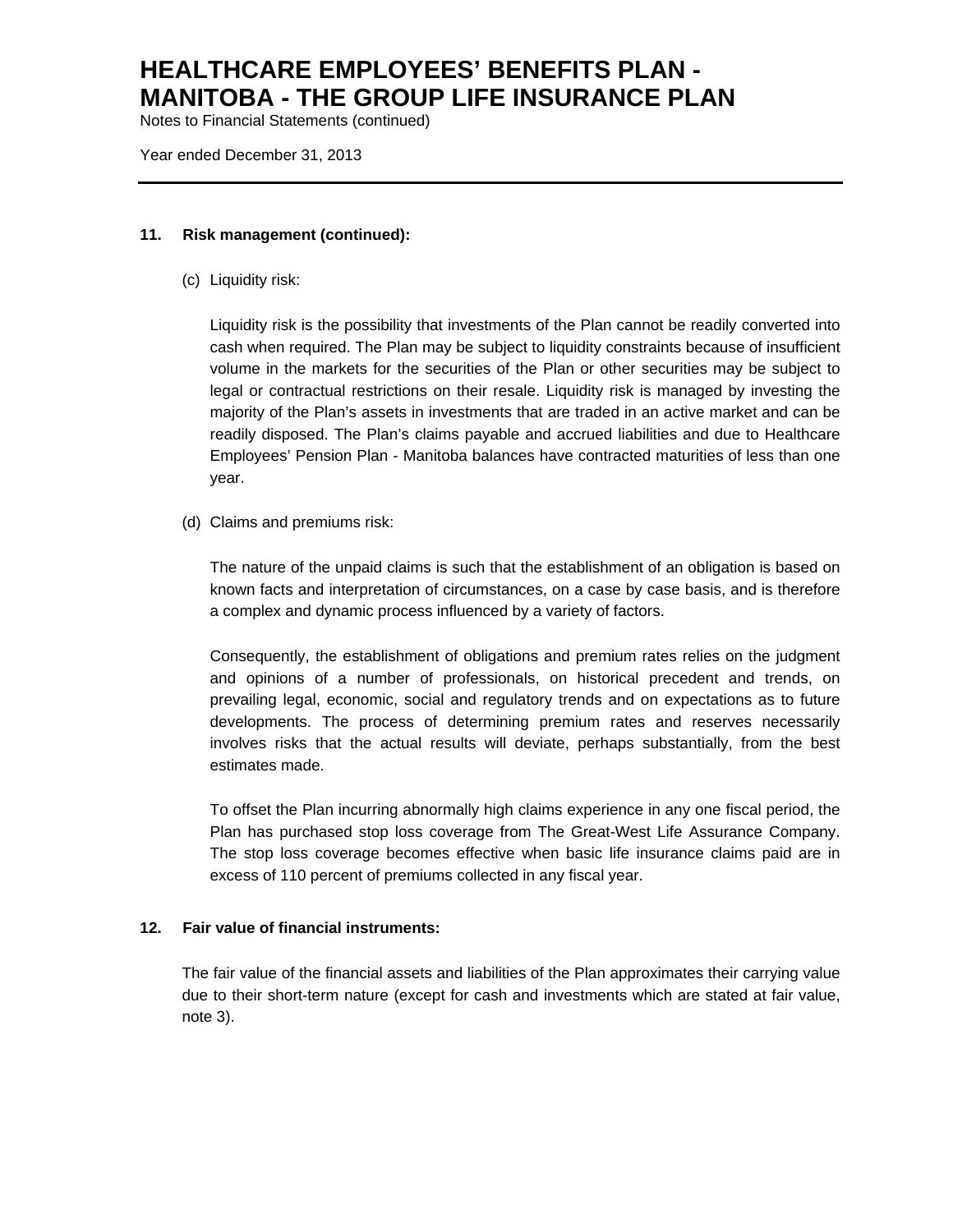Notes to Financial Statements (continued)

Year ended December 31, 2013

#### **12. Fair value of financial instruments (continued):**

The Plan's assets which are recorded at fair value are required to be classified into one of three levels, depending on the inputs used for valuation. The hierarchy of inputs is summarized below:

- Level 1 Quoted prices (unadjusted) in active markets for identical assets or liabilities.
- Level 2 Inputs other than quoted prices included in Level 1 that are observable for the asset or liability, either directly (i.e. as prices) or indirectly (i.e. derived from prices).
- Level 3 Inputs for the asset or liability that are not based on observable market data (unobservable inputs).

Changes in valuation methods may result in transfers into or out of an investment's assigned level.

The following is a summary of the classification used as of December 31 in valuing the Plan's investments carried at fair value:

| December 31, 2013                                                            | Level 1                                | Level 2                       | Level 3                              | Total                                                    |
|------------------------------------------------------------------------------|----------------------------------------|-------------------------------|--------------------------------------|----------------------------------------------------------|
| Cash<br>Equity pooled funds<br>Bond pooled funds<br>Real estate pooled funds | 4,942,245<br>\$<br>25,260,965<br>6,553 | \$<br>217,589<br>26,243,509   | \$<br>37,286<br>141,287<br>5,639,547 | \$<br>4,942,245<br>25,515,840<br>26,391,349<br>5,639,547 |
|                                                                              | \$30,209,763                           | \$26,461,098                  | 5,818,120<br>\$                      | \$62,488,981                                             |
| December 31, 2012                                                            | Level 1                                | Level <sub>2</sub>            | Level 3                              | Total                                                    |
| Cash<br>Equity pooled funds<br>Bond pooled funds<br>Real estate pooled funds | 3,863,669<br>17,977,430<br>223,866     | \$<br>1,724,654<br>28,581,856 | \$<br>1,036,919                      | \$<br>3,863,669<br>19,702,084<br>28,805,722<br>1,036,919 |
|                                                                              | \$22,064,965                           | \$30,306,510                  | \$<br>1,036,919                      | \$53,408,394                                             |

There were no transfers between Level 1 and Level 2 in the years ended December 31, 2013 and 2012.